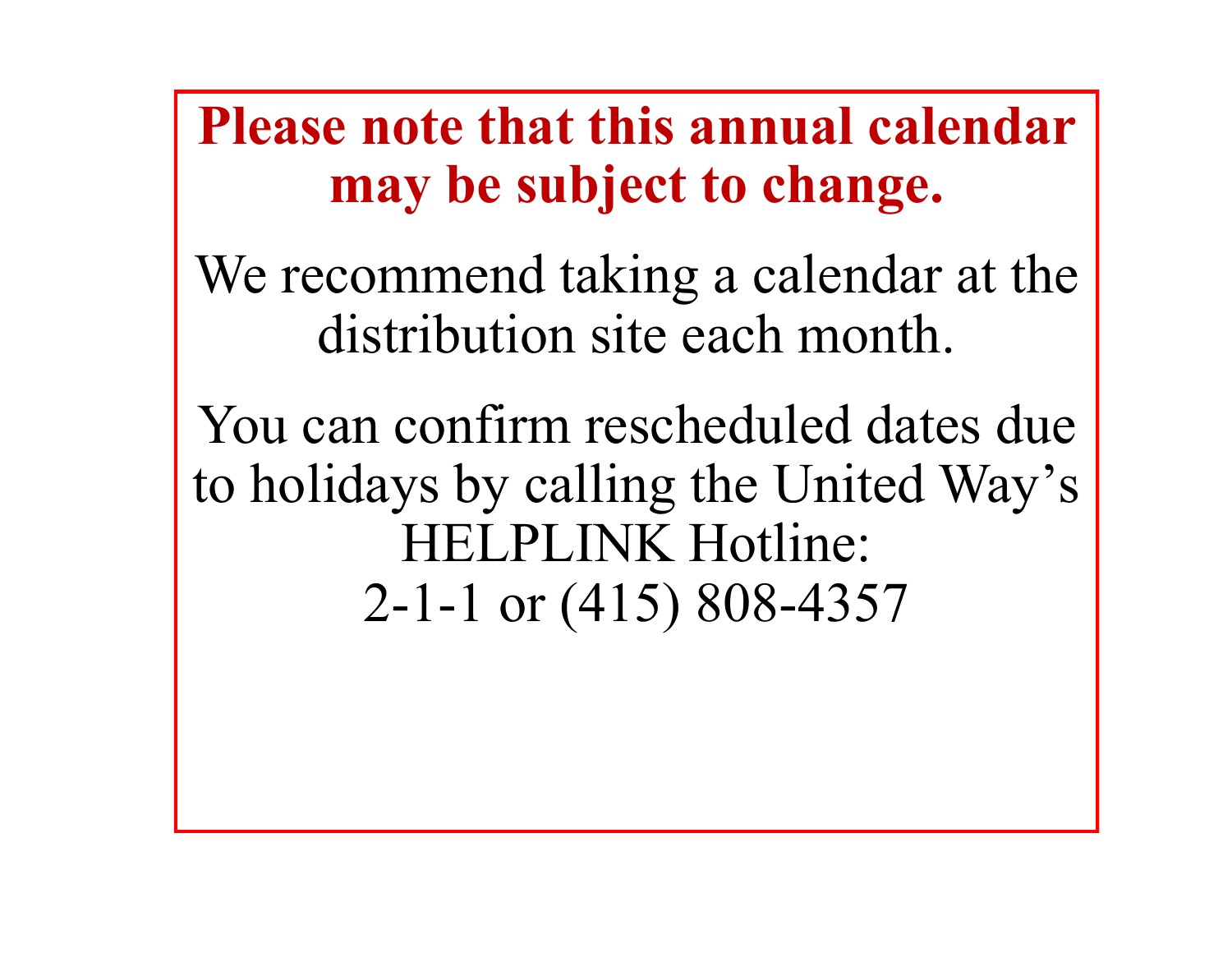| January 2022<br>— Е<br>暫定<br><b>TENTATIVE</b> | <b>Current:</b> bring ID & program card<br><b>New</b> : bring ID & address verification<br><b>Recertifying:</b> bring all of the above | Actual<br><b>Nuevo</b><br>Recert |
|-----------------------------------------------|----------------------------------------------------------------------------------------------------------------------------------------|----------------------------------|
| Call 2-1-1 for confirm dates. 请致电211查询确认      | 已經登記: 攜帶身份證和計劃卡                                                                                                                        | Необх<br>Нашег                   |
| <u>日期,</u>                                    | 新登記: 攜帶身份證和地址證明文件                                                                                                                      | HOROM                            |

**I:** traer identificación y tarjeta del programa **Nuevo:** traer identificación y comprobante de domicilio **Recertificación:** traer todos los documentos de arriba 重新登記:攜帶以上所有的文件 **Необходимо принести Нашему клиенту:** ID и программную карточку **Новому клиенту:** ID и Подтверждение Вашего адреса **Для перерегистрации:** Все вышеуказанное

| <b>Tue</b>                                                                                                                              | <b>Wed</b>                                                                                                                           | <b>Thu</b>                                                                                                                                         | <b>Fri</b>                                                                                                                                |
|-----------------------------------------------------------------------------------------------------------------------------------------|--------------------------------------------------------------------------------------------------------------------------------------|----------------------------------------------------------------------------------------------------------------------------------------------------|-------------------------------------------------------------------------------------------------------------------------------------------|
| 4<br>$9:30$ am $-3:00$ pm<br><b>Edgewood Center</b><br>for Children and Families<br>1801 Vicente St @ 29th Ave                          | 5<br>$9:30$ am $-1:00$ pm<br><b>Ping Yuen Housing</b><br>838 Pacific Ave<br><b>TIMESLOT SHEETS</b><br><b>REQUIRED until 12:00 pm</b> | 6                                                                                                                                                  | 7 9:30 am $-$ 12:00 pm<br><b>Richmond Neighborhood</b><br>Center<br>741 30th Ave<br>(Between Balboa & Cabrillo)<br>(Rescheduled from 1/3) |
| 11<br>$9:00$ am $-12:30$ pm<br><b>Armstrong Senior Housing</b><br>5600 Third St<br>(Entrance at Side door<br>on Armstrong St)           | 12<br>11:00 am $-$ 3:00 pm<br><b>SF Senior Center</b><br>481 O'Farrell St. @ Jones                                                   | 13<br>$9:30$ am $-1:00$ pm<br><b>SE Asian Community Center</b><br>875 O'Farrell St. @ Polk                                                         | 14<br>$9:30$ am - 2:30 pm<br><b>SF Community Fellowship</b><br>1195 Geneva Ave<br><b>TIMESLOT SHEETS</b><br><b>REQUIRED until 1:00 pm</b> |
| 18<br>$9:30$ am $-1:00$ pm<br><b>Ping Yuen Housing</b><br>838 Pacific Ave<br><b>TIMESLOT SHEETS</b><br>REQUIRED until 12:00 pm          | <b>19 Marin</b> 9:30am-12:30pm<br>Vivalon<br>930 Tamalpais Ave, San Rafael<br><b>Mackey Terrace</b><br>626 Owens Drive, Novato       | 20<br>$9:30$ am $-1:00$ pm<br>BH 18th St<br>3850 18th St @ Sanchez                                                                                 | 21<br>$9:30$ am $-12:30$ pm<br><b>Third Baptist Church</b><br>1399 McAllister @ Pierce St                                                 |
| <b>25</b> 9:30 am $-$ 2:00 pm<br><b>Ping Yuen Housing</b><br>838 Pacific Ave<br><b>TIMESLOT SHEETS</b><br><b>REQUIRED until 1:00 pm</b> | 26                                                                                                                                   | 27<br>$9:30$ am $- 2:00$ pm<br>Salvation Army South of Market<br>360 4th St. @ Clara St<br><b>TIMESLOT SHEETS</b><br><b>REQUIRED until 11:30am</b> | 28                                                                                                                                        |
|                                                                                                                                         |                                                                                                                                      |                                                                                                                                                    |                                                                                                                                           |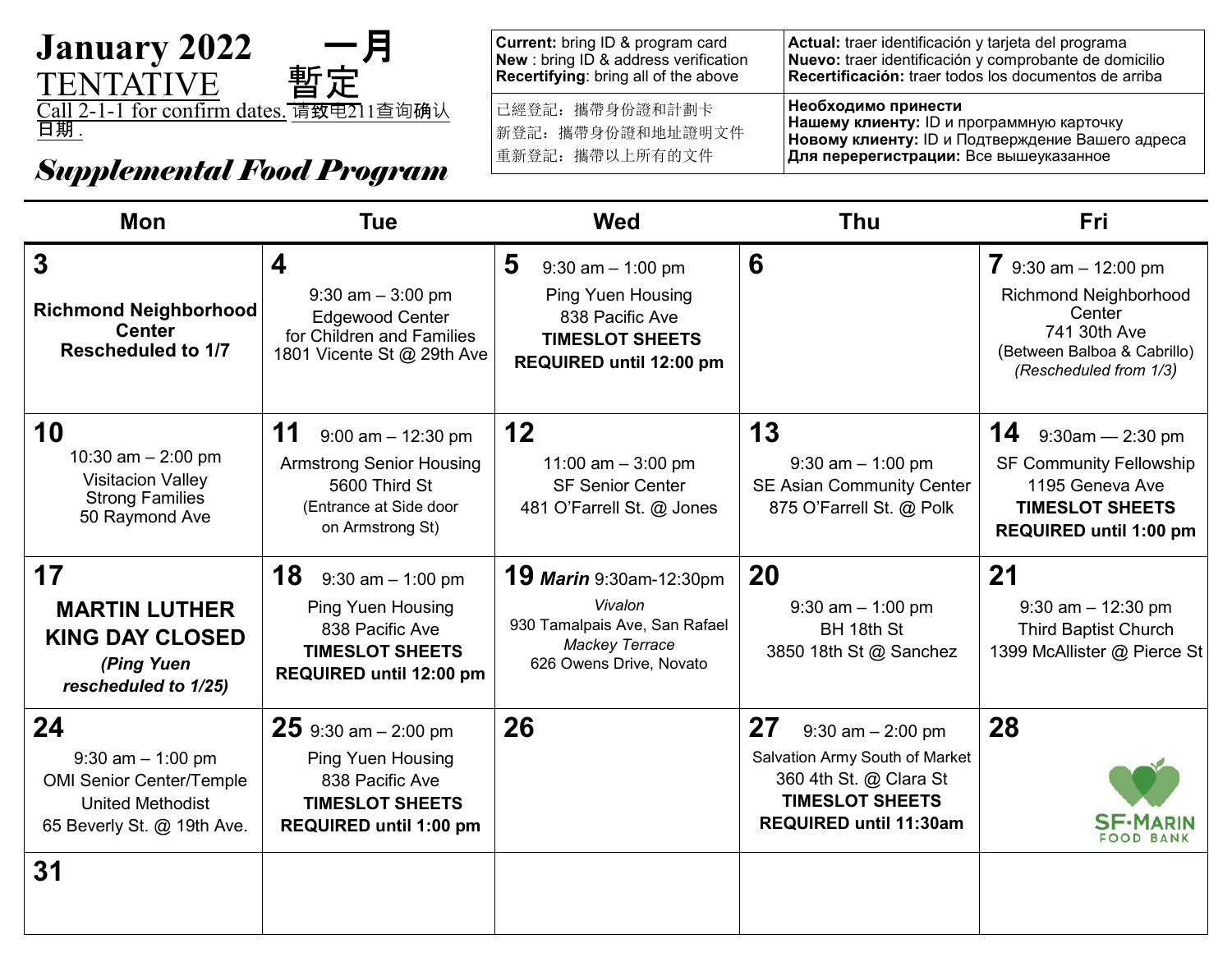| <b>February 2022</b><br><b>TENTATIVE</b>                                                                                                                                  | 暫定                                                                                                                                                                                    | <b>Current:</b> bring ID & program card<br><b>New</b> : bring ID & address verification<br>Recertifying: bring all of the above         | Actual: traer identificación y tarjeta del programa                                                                                               | Nuevo: traer identificación y comprobante de domicilio<br>Recertificación: traer todos los documentos de arriba                               |
|---------------------------------------------------------------------------------------------------------------------------------------------------------------------------|---------------------------------------------------------------------------------------------------------------------------------------------------------------------------------------|-----------------------------------------------------------------------------------------------------------------------------------------|---------------------------------------------------------------------------------------------------------------------------------------------------|-----------------------------------------------------------------------------------------------------------------------------------------------|
| Call 2-1-1 for confirm dates. 请致电211查询确认日期.<br><b>Supplemental Food Program</b>                                                                                           |                                                                                                                                                                                       | 已經登記: 攜帶身份證和計劃卡<br>新登記: 攜帶身份證和地址證明文件<br>重新登記: 攜帶以上所有的文件                                                                                 | Необходимо принести<br>Нашему клиенту: ID и программную карточку<br>Для перерегистрации: Все вышеуказанное                                        | Новому клиенту: ID и Подтверждение Вашего адреса                                                                                              |
| Mon                                                                                                                                                                       | <b>Tue</b>                                                                                                                                                                            | <b>Wed</b>                                                                                                                              | <b>Thu</b>                                                                                                                                        | <b>Fri</b>                                                                                                                                    |
|                                                                                                                                                                           | $9:30$ am $-3:00$ pm<br><b>Edgewood Center</b><br>for Children and Families<br>1801 Vicente St @ 29th Ave                                                                             | $\mathbf 2$<br>$9:30$ am $-1:00$ pm<br><b>Ping Yuen Housing</b><br>838 Pacific Ave<br><b>TIMESLOT SHEETS</b><br>REQUIRED until 12:00 pm | $\boldsymbol{3}$                                                                                                                                  | 4<br>$9:30$ am $-12:00$ pm<br><b>Richmond Neighborhood</b><br>Center<br>741 30th Ave<br>(Between Balboa & Cabrillo)<br>(Rescheduled from 2/7) |
| 7<br>$9:30$ am $-1:00$ pm<br><b>OMI Senior Center/Temple</b><br><b>United Methodist</b><br>65 Beverly St. @ 19th Ave<br>(Rescheduled from 2/28)<br>RNC Rescheduled to 2/4 | 8<br>$9:00$ am $-12:30$ pm<br><b>Armstrong Senior Housing</b><br>5600 Third St<br>(Entrance at Side door<br>on Armstrong St)                                                          | 9<br>11:00 am $-$ 3:00 pm<br><b>SF Senior Center</b><br>481 O'Farrell St. @ Jones                                                       | 10<br>$9:30$ am $-1:00$ pm<br><b>SE Asian Community Center</b><br>875 O'Farrell St. @ Polk                                                        | 11<br>$9:30$ am - 2:30 pm<br><b>SF Community Fellowship</b><br>1195 Geneva Ave<br><b>TIMESLOT SHEETS</b><br>REQUIRED until 1:00 pm            |
| 14<br>10:30 am $-$ 2:00 pm<br><b>Visitacion Valley</b><br><b>Strong Families</b><br>50 Raymond Ave                                                                        | <b>15</b> 9:30 am $-$ 1:00 pm<br><b>Ping Yuen Housing</b><br>838 Pacific Ave<br><b>TIMESLOT SHEETS</b><br>REQUIRED until 12:00 pm                                                     | <b>16 Marin</b> 9:30am-12:30pm<br>Vivalon<br>930 Tamalpais Ave, San Rafael<br><b>Mackey Terrace</b><br>626 Owens Drive, Novato          | 17<br>$9:30$ am $-1:00$ pm<br>BH 18th St<br>3850 18th St @ Sanchez                                                                                | 18<br>$9:30$ am $-12:30$ pm<br><b>Third Baptist Church</b><br>1399 McAllister @ Pierce                                                        |
| 21<br><b>PRESIDENTS' DAY</b><br><b>CLOSED</b><br>(Ping Yuen Housing<br>rescheduled to 2/22)                                                                               | <b>22</b> 9:30 am $-$ 2:00 pm<br><b>Ping Yuen Housing</b><br>838 Pacific Ave<br><b>TIMESLOT SHEETS</b><br>REQUIRED until 1:00 pm<br>(rescheduled from 2/21 due to<br>Presidents' Day) | 23                                                                                                                                      | 24<br>$9:30$ am $-2:00$ pm<br>Salvation Army South of Market<br>360 4th St. @ Clara St<br><b>TIMESLOT SHEETS</b><br><b>REQUIRED until 11:30am</b> | 25                                                                                                                                            |
| 28<br><b>OMI SENIOR</b><br><b>CENTER</b><br><b>Rescheduled to 2/7</b>                                                                                                     |                                                                                                                                                                                       |                                                                                                                                         |                                                                                                                                                   | <b>SF-MARIN</b><br><b>FOOD BANK</b>                                                                                                           |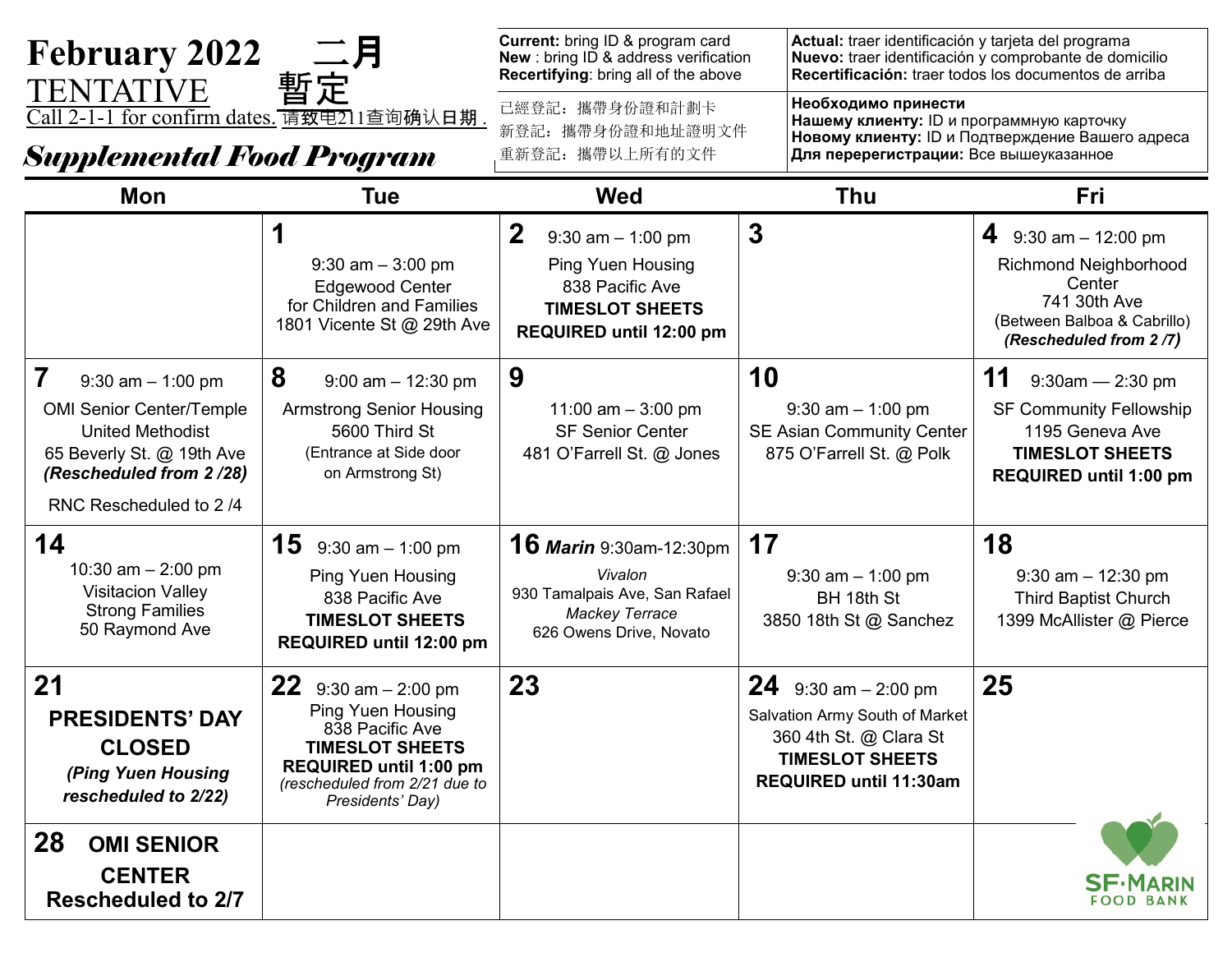| <b>March 2022</b><br>暫定<br><b>TENTATIVE</b> |  |
|---------------------------------------------|--|
| Call 2-1-1 for confirm dates. 请致电211查询确认日   |  |

**Current:** bring ID & program card **New** : bring ID & address verification **Recertifying**: bring all of the above **Actual:** traer identificación y tarjeta del programa **Nuevo:** traer identificación y comprobante de domicilio **Recertificación:** traer todos los documentos de arriba 已經登記:攜帶身份證和計劃卡 新登記:攜帶身份證和地址證明文件 重新登記:攜帶以上所有的文件 **Необходимо принести Нашему клиенту:** ID и программную карточку **Новому клиенту:** ID и Подтверждение Вашего адреса **Для перерегистрации:** Все вышеуказанное

| <b>Mon</b>                                                                                                                              | <b>Tue</b>                                                                                                                             | <b>Wed</b>                                                                                                                               | <b>Thu</b>                                                                                                                                           | <b>Fri</b>                                                                                                                      |
|-----------------------------------------------------------------------------------------------------------------------------------------|----------------------------------------------------------------------------------------------------------------------------------------|------------------------------------------------------------------------------------------------------------------------------------------|------------------------------------------------------------------------------------------------------------------------------------------------------|---------------------------------------------------------------------------------------------------------------------------------|
|                                                                                                                                         | 1<br><b>EDGEWOOD</b><br><b>CENTER</b><br><b>Rescheduled to 3/29</b>                                                                    | $\mathbf{2}$<br>$9:30$ am $-1:00$ pm<br><b>Ping Yuen Housing</b><br>838 Pacific Ave<br><b>TIMESLOT SHEETS</b><br>REQUIRED until 12:00 pm | $\boldsymbol{3}$                                                                                                                                     | 4                                                                                                                               |
| 7<br>$9:30$ am $-12:00$ pm<br><b>Richmond Neighborhood</b><br>Center<br>741 30th Ave<br>(Between Balboa                                 | 8<br>$9:00$ am $-12:30$ pm<br><b>Armstrong Senior Housing</b><br>5600 Third St<br>(Entrance at Side door<br>on Armstrong St)           | 9<br>11:00 am $-$ 3:00 pm<br><b>SF Senior Center</b><br>481 O'Farrell St. @ Jones                                                        | 10<br>$9:30$ am $-1:00$ pm<br><b>SE Asian Community Center</b><br>875 O'Farrell St. @ Polk                                                           | 11<br>9:30am - 2:30 pm<br><b>SF Community Fellowship</b><br>1195 Geneva Ave<br><b>TIMESLOT SHEETS</b><br>REQUIRED until 1:00 pm |
| 14<br>10:30 am $-$ 2:00 pm<br><b>Visitacion Valley</b><br><b>Strong Families</b><br>50 Raymond Ave                                      | <b>15</b> 9:30 am $-$ 1:00 pm<br><b>Ping Yuen Housing</b><br>838 Pacific Ave<br><b>TIMESLOT SHEETS</b><br>REQUIRED until 12:00 pm      | <b>16 Marin</b> 9:30am-12:30pm<br>Vivalon<br>930 Tamalpais Ave, San Rafael<br><b>Mackey Terrace</b><br>626 Owens Drive, Novato           | 17<br>$9:30$ am $-1:00$ pm<br>BH 18th St<br>3850 18th St @ Sanchez                                                                                   | 18<br>$9:30$ am $-12:30$ pm<br><b>Third Baptist Church</b><br>1399 McAllister @ Pierce                                          |
| <b>21</b> 9:30 am $-$ 2:00 pm<br><b>Ping Yuen Housing</b><br>838 Pacific Ave<br><b>TIMESLOT SHEETS</b><br><b>REQUIRED until 1:00 pm</b> | 22                                                                                                                                     | 23                                                                                                                                       | <b>24</b> 9:30 am $-$ 2:00 pm<br>Salvation Army South of Market<br>360 4th St. @ Clara St<br><b>TIMESLOT SHEETS</b><br><b>REQUIRED until 11:30am</b> | 25                                                                                                                              |
| 28<br>$9:30$ am $-1:00$ pm<br><b>OMI Senior Center/Temple</b><br><b>United Methodist</b><br>65 Beverly St. @ 19th Ave                   | 29 $9:30$ am $-3:00$ pm<br><b>Edgewood Center</b><br>for Children and Families<br>1801 Vicente St @ 29th Ave<br>(Rescheduled from 3/1) | 30                                                                                                                                       | 31                                                                                                                                                   | FOOD BANK                                                                                                                       |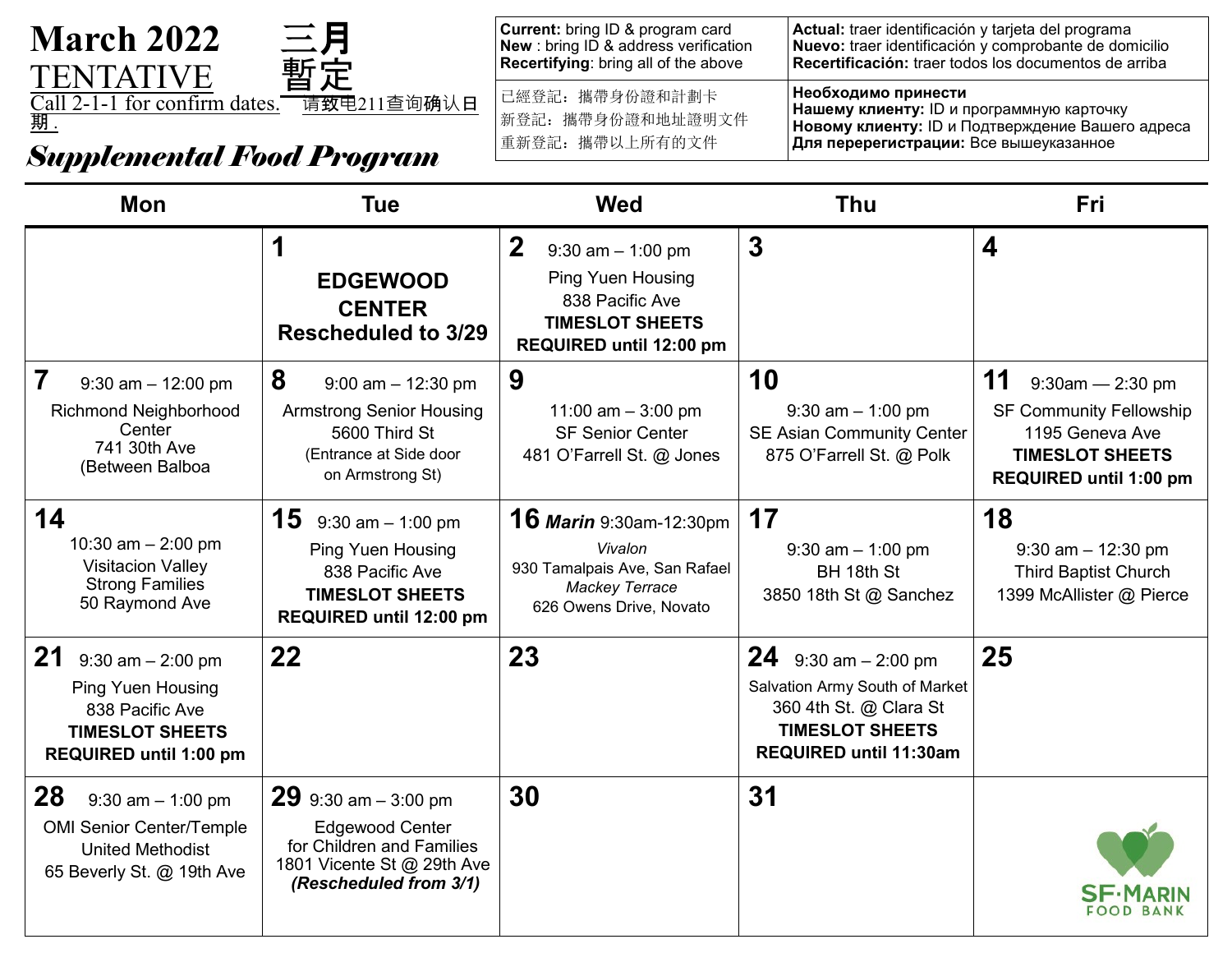

| <b>Current:</b> bring ID & program card<br>New : bring ID & address verification<br>Recertifying: bring all of the above | Actual: traer identificación y tarjeta del programa<br>Nuevo: traer identificación y comprobante de domicilio<br>Recertificación: traer todos los documentos de arriba       |
|--------------------------------------------------------------------------------------------------------------------------|------------------------------------------------------------------------------------------------------------------------------------------------------------------------------|
| 已經登記: 攜帶身份證和計劃卡<br>新登記: 攜帶身份證和地址證明文件<br>重新登記: 攜帶以上所有的文件                                                                  | Необходимо принести<br><b>Нашему клиенту: ID и программную карточку</b><br><b>Новому клиенту: ID и Подтверждение Вашего адреса</b><br>Для перерегистрации: Все вышеуказанное |

| <b>Mon</b>                                                                                                              | <b>Tue</b>                                                                                                                        | <b>Wed</b>                                                                                                                     | <b>Thu</b>                                                                                                                                         | <b>Fri</b>                                                                                                   |
|-------------------------------------------------------------------------------------------------------------------------|-----------------------------------------------------------------------------------------------------------------------------------|--------------------------------------------------------------------------------------------------------------------------------|----------------------------------------------------------------------------------------------------------------------------------------------------|--------------------------------------------------------------------------------------------------------------|
|                                                                                                                         |                                                                                                                                   |                                                                                                                                |                                                                                                                                                    | 1                                                                                                            |
| 4 $9:30$ am $-12:00$ pm                                                                                                 | 5                                                                                                                                 | 6<br>$9:30$ am $-1:00$ pm                                                                                                      | $\overline{7}$                                                                                                                                     | 8<br>$9:30$ am - 2:30 pm                                                                                     |
| <b>Richmond Neighborhood</b><br>Center<br>741 30th Ave<br>(Between Balboa<br>& Cabrillo)                                | $9:30$ am $-3:00$ pm<br><b>Edgewood Center</b><br>for Children and Families<br>1801 Vicente St @ 29th Ave                         | <b>Ping Yuen Housing</b><br>838 Pacific Ave<br><b>TIMESLOT SHEETS</b><br>REQUIRED until 12:00 pm                               | $9:30$ am $-12:30$ pm<br><b>JSCo Bush St</b><br>1760 Bush St @ Octavia                                                                             | <b>SF Community Fellowship</b><br>1195 Geneva Ave<br><b>TIMESLOT SHEETS</b><br><b>REQUIRED until 1:00 pm</b> |
| 11                                                                                                                      | 12<br>$9:00$ am $-12:30$ pm                                                                                                       | 13                                                                                                                             | 14                                                                                                                                                 | 15                                                                                                           |
| 10:30 am $-$ 2:00 pm<br><b>Visitacion Valley</b><br><b>Strong Families</b><br>50 Raymond Ave                            | <b>Armstrong Senior Housing</b><br>5600 Third St<br>(Entrance at Side door<br>on Armstrong St)                                    | 11:00 am $-$ 3:00 pm<br><b>SF Senior Center</b><br>481 O'Farrell St. @ Jones                                                   | $9:30$ am $-1:00$ pm<br><b>SE Asian Community Center</b><br>875 O'Farrell St. @ Polk                                                               | $9:30$ am $-12:30$ pm<br><b>Third Baptist Church</b><br>1399 McAllister @ Pierce St                          |
| 18<br>$9:30$ am $- 2:00$ pm<br>Ping Yuen Housing<br>838 Pacific Ave<br><b>TIMESLOT SHEETS</b><br>REQUIRED until 1:00 pm | <b>19</b> 9:30 am $-$ 1:00 pm<br><b>Ping Yuen Housing</b><br>838 Pacific Ave<br><b>TIMESLOT SHEETS</b><br>REQUIRED until 12:00 pm | <b>20 Marin</b> 9:30am-12:30pm<br>Vivalon<br>930 Tamalpais Ave, San Rafael<br><b>Mackey Terrace</b><br>626 Owens Drive, Novato | 21<br>$9:30$ am $-1:00$ pm<br>BH 18th St<br>3850 18th St @ Sanchez                                                                                 | 22                                                                                                           |
| 25<br>$9:30$ am $-1:00$ pm<br><b>OMI Senior Center/</b><br><b>Temple United Methodist</b><br>65 Beverly St. @ 19th Ave. | 26                                                                                                                                | 27                                                                                                                             | 28<br>$9:30$ am $- 2:00$ pm<br>Salvation Army South of Market<br>360 4th St. @ Clara St<br><b>TIMESLOT SHEETS</b><br><b>REQUIRED until 11:30am</b> | 29<br><b>FOOD BANK</b>                                                                                       |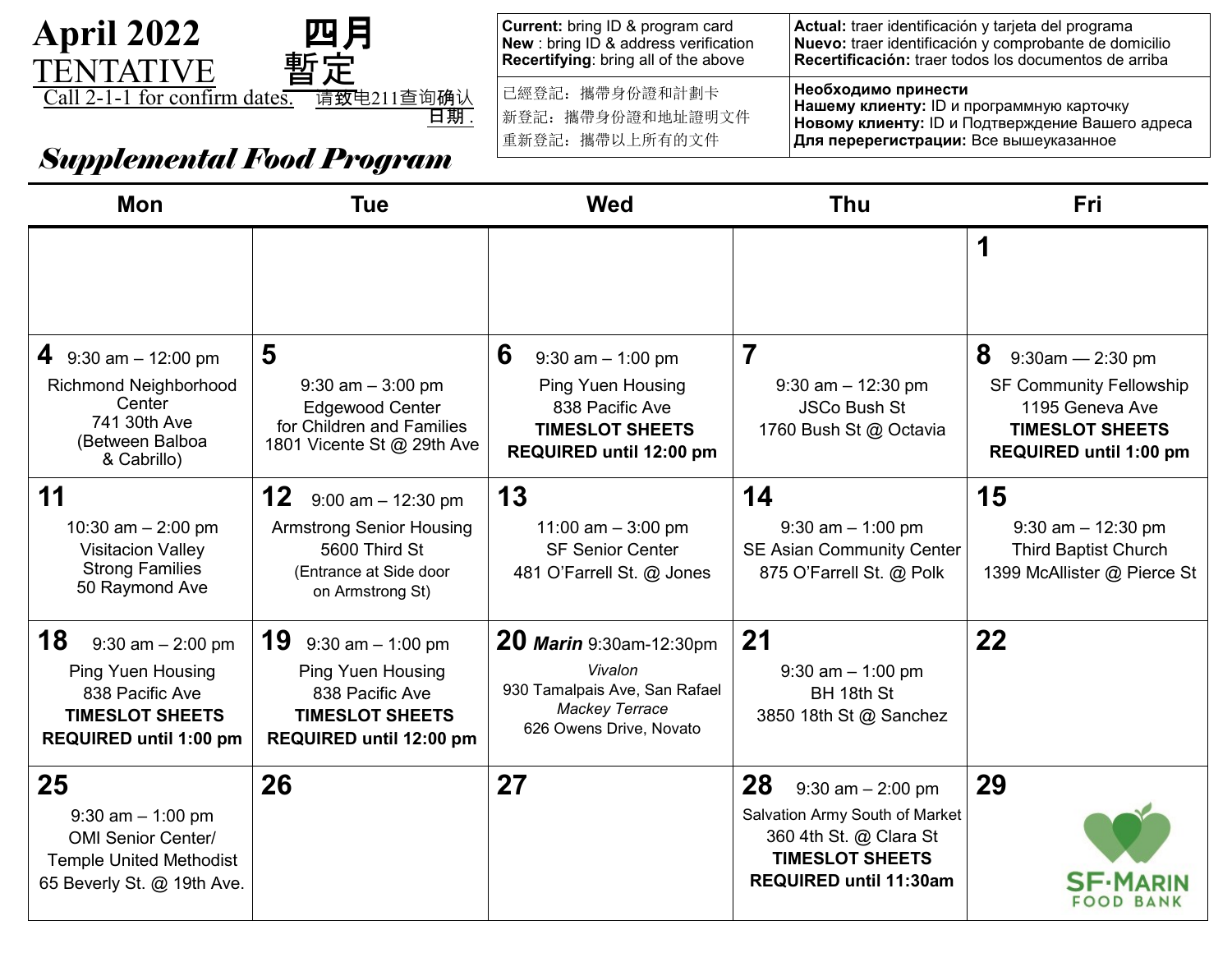

**Current:** bring ID & program card **New** : bring ID & address verification **Recertifying**: bring all of the above

已經登記:攜帶身份證和計劃卡 新登記:攜帶身份證和地址證明文件 重新登記:攜帶以上所有的文件

**Actual:** traer identificación y tarjeta del programa **Nuevo:** traer identificación y comprobante de domicilio **Recertificación:** traer todos los documentos de arriba

#### *Supplemental Food Program*

**Необходимо принести Нашему клиенту:** ID и программную карточку **Новому клиенту:** ID и Подтверждение Вашего адреса **Для перерегистрации:** Все вышеуказанное

| <b>Mon</b>                                                                                                                    | <b>Tue</b>                                                                                                                                | <b>Wed</b>                                                                                                                                            | <b>Thu</b>                                                                                                                            | Fri                                                                                                                                        |
|-------------------------------------------------------------------------------------------------------------------------------|-------------------------------------------------------------------------------------------------------------------------------------------|-------------------------------------------------------------------------------------------------------------------------------------------------------|---------------------------------------------------------------------------------------------------------------------------------------|--------------------------------------------------------------------------------------------------------------------------------------------|
| $\overline{2}$<br><b>Richmond Neighbor-</b><br>hood Center<br>rescheduled to 5/27                                             | 3<br><b>Edgewood Center</b><br>rescheduled to 5/24                                                                                        | $\boldsymbol{4}$<br><b>Chinatown Weds</b><br>rescheduled to 5/25                                                                                      | 5<br>$9:30$ am $-12:30$ pm<br><b>JSCo Bush St</b><br>1760 Bush St @ Octavia                                                           | 6                                                                                                                                          |
| 9<br>10:30 am $- 2:00$ pm<br><b>Visitacion Valley</b><br><b>Strong Families</b><br>50 Raymond Ave                             | 10<br>$9:00$ am $-12:30$ pm<br><b>Armstrong Senior Housing</b><br>5600 Third St<br>(Entrance at Side door<br>on Armstrong St)             | 11<br>11:00 am $-$ 3:00 pm<br><b>SF Senior Center</b><br>481 O'Farrell St. @ Jones                                                                    | 12<br>$9:30$ am $-1:00$ pm<br><b>SE Asian Community Center</b><br>875 O'Farrell St. @ Polk                                            | 13<br>$9:30$ am - 2:30 pm<br><b>SF Community Fellowship</b><br>1195 Geneva Ave<br><b>TIMESLOT SHEETS</b><br><b>REQUIRED until 1:00 pm</b>  |
| 16<br>$9:30$ am $-2:00$ pm<br><b>Ping Yuen Housing</b><br>838 Pacific Ave<br><b>TIMESLOT SHEETS</b><br>REQUIRED until 1:00 pm | <b>17</b> 9:30 am $-$ 1:00 pm<br><b>Ping Yuen Housing</b><br>838 Pacific Ave<br><b>TIMESLOT SHEETS</b><br>REQUIRED until 12:00 pm         | <b>18 Marin</b> 9:30am-12:30pm<br>Vivalon<br>930 Tamalpais Ave, San Rafael<br><b>Mackey Terrace</b><br>626 Owens Drive, Novato                        | 19<br>$9:30$ am $-1:00$ pm<br>BH 18th St<br>3850 18th St @ Sanchez                                                                    | <b>20</b><br>$9:30$ am $-12:30$ pm<br><b>Third Baptist Church</b><br>1399 McAllister @ Pierce St                                           |
| 23<br>$9:30$ am $-1:00$ pm<br><b>OMI Senior Center/Temple</b><br><b>United Methodist</b><br>65 Beverly St. @ 19th Ave         | 24<br>$9:30$ am $-3:00$ pm<br><b>Edgewood Center</b><br>for Children and Families<br>1801 Vicente St @ 29th Ave<br>(Rescheduled from 5/3) | 25 $9:30$ am $-1:00$ pm<br><b>Ping Yuen Housing</b><br>838 Pacific Ave<br><b>TIMESLOT SHEETS</b><br>REQUIRED until 12:00 pm<br>(Rescheduled from 5/4) | 26<br>9:30 am-2:00pm<br>Salvation Army South of Market<br>360 4th St. @ Clara St<br><b>TIMESLOT SHEETS</b><br>REQUIRED until 11:30 am | 27 $9:30$ am - 12:00 pm<br><b>Richmond Neighborhood</b><br>Center<br>741 30th Ave<br>(Between Balboa & Cabrillo)<br>(Rescheduled from 5/2) |
| <b>30 MEMORIAL DAY</b><br><b>FOOD BANK-</b><br><b>CLOSED</b>                                                                  | 31                                                                                                                                        |                                                                                                                                                       |                                                                                                                                       | FOOD BANK                                                                                                                                  |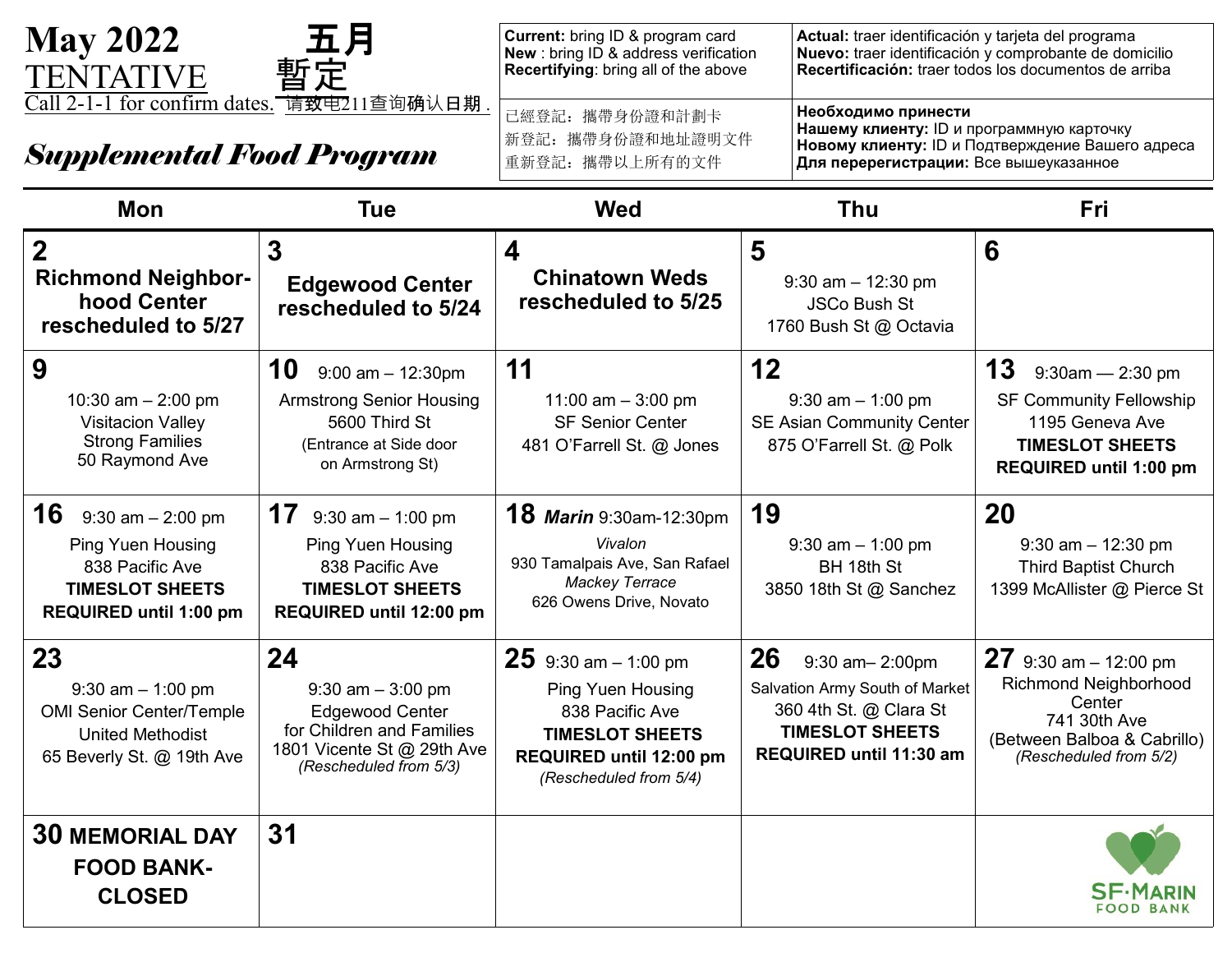

**Current:** bring ID & program card **New** : bring ID & address verification **Recertifying**: bring all of the above **Actual:** traer identificación y tarjeta del programa **Nuevo:** traer identificación y comprobante de domicilio **Recertificación:** traer todos los documentos de arriba 已經登記:攜帶身份證和計劃卡 新登記: 攜帶身份證和地址證明文件 **Необходимо принести Нашему клиенту:** ID и программную карточку

**Новому клиенту:** ID и Подтверждение Вашего адреса **Для перерегистрации:** Все вышеуказанное

| <b>Mon</b>                                                                                                            | Tue                                                                                                                            | <b>Wed</b>                                                                                                                     | <b>Thu</b>                                                                                                                                         | Fri                                                                                                                              |
|-----------------------------------------------------------------------------------------------------------------------|--------------------------------------------------------------------------------------------------------------------------------|--------------------------------------------------------------------------------------------------------------------------------|----------------------------------------------------------------------------------------------------------------------------------------------------|----------------------------------------------------------------------------------------------------------------------------------|
|                                                                                                                       |                                                                                                                                | 1<br>$9:30$ am $-1:00$ pm<br><b>Ping Yuen Housing</b><br>838 Pacific Ave<br><b>TIMESLOT SHEETS</b><br>REQUIRED until 12:00 pm  | $\overline{2}$<br>$9:30$ am $-12:30$ pm<br><b>JSCo Bush St</b><br>1760 Bush St @ Octavia                                                           | 3                                                                                                                                |
| 6<br>$9:30$ am $-12:00$ pm<br><b>Richmond Neighborhood</b><br>Center<br>741 30th Ave<br>(Between Balboa               | 7<br>$9:30$ am $-3:00$ pm<br><b>Edgewood Center</b><br>for Children and Families<br>1801 Vicente St @ 29th Ave                 | 8<br>11:00 am $-$ 3:00 pm<br><b>SF Senior Center</b><br>481 O'Farrell St. @ Jones                                              | 9<br>$9:30$ am $-1:00$ pm<br><b>SE Asian Community Center</b><br>875 O'Farrell St. @ Polk                                                          | $10$ 9:30am - 2:30 pm<br><b>SF Community Fellowship</b><br>1195 Geneva Ave<br><b>TIMESLOT SHEETS</b><br>REQUIRED until 1:00 pm   |
| 13<br>10:30 am $- 2:00$ pm<br><b>Visitacion Valley</b><br><b>Strong Families</b><br>50 Raymond Ave                    | <b>14</b> 9:00 am - 12:30 pm<br><b>Armstrong Senior Housing</b><br>5600 Third St<br>(Entrance at Side door<br>on Armstrong St) | <b>15 Marin</b> 9:30am-12:30pm<br>Vivalon<br>930 Tamalpais Ave, San Rafael<br><b>Mackey Terrace</b><br>626 Owens Drive, Novato | 16<br>$9:30$ am $-1:00$ pm<br>BH 18th St<br>3850 18th St @ Sanchez                                                                                 | 17<br>$9:30$ am $-12:30$ pm<br><b>Third Baptist Church</b><br>1399 McAllister @ Pierce St                                        |
| 20<br><b>FOOD BANK</b><br><b>CLOSED</b>                                                                               | 21<br>$9:30$ am $-1:00$ pm<br><b>Ping Yuen Housing</b><br>838 Pacific Ave<br><b>TIMESLOT SHEETS</b><br>REQUIRED until 12:00 pm | 22                                                                                                                             | 23<br>$9:30$ am $- 2:00$ pm<br>Salvation Army South of Market<br>360 4th St. @ Clara St<br><b>TIMESLOT SHEETS</b><br><b>REQUIRED until 11:30am</b> | 24 9:30 am $-$ 2:00 pm<br><b>Ping Yuen Housing</b><br>838 Pacific Ave<br><b>TIMESLOT SHEETS</b><br><b>REQUIRED until 1:00 pm</b> |
| 27<br>$9:30$ am $-1:00$ pm<br><b>OMI Senior Center/Temple</b><br><b>United Methodist</b><br>65 Beverly St. @ 19th Ave | 28                                                                                                                             | 29                                                                                                                             | 30                                                                                                                                                 | FOO                                                                                                                              |

重新登記:攜帶以上所有的文件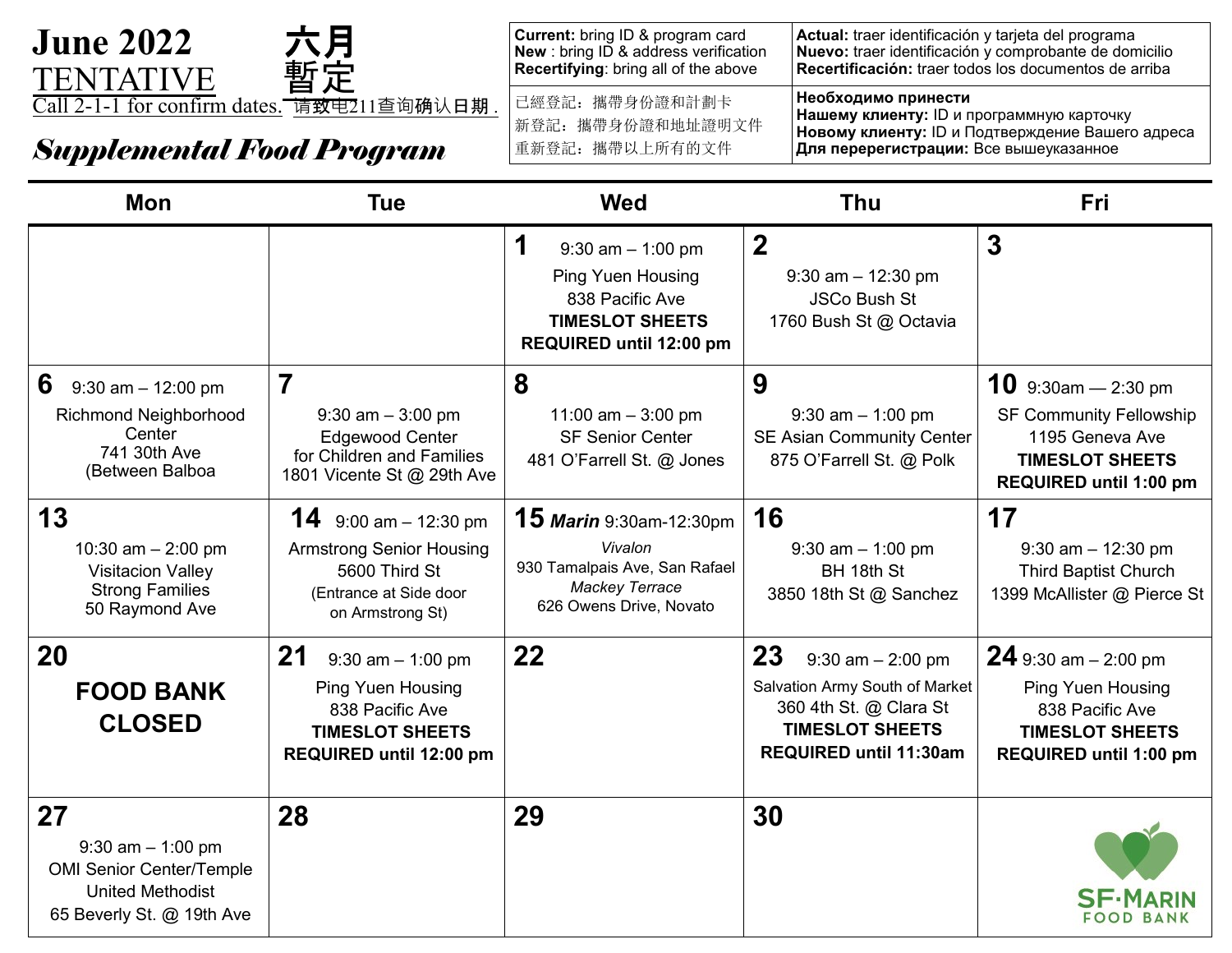

**Current:** bring ID & program card **New** : bring ID & address verification **Recertifying**: bring all of the above **Actual:** traer identificación y tarjeta del programa **Nuevo:** traer identificación y comprobante de domicilio **Recertificación:** traer todos los documentos de arriba 已經登記:攜帶身份證和計劃卡 新登記:攜帶身份證和地址證明文件 **Необходимо принести**

*Supplemental Food Program*

**Нашему клиенту:** ID и программную карточку **Новому клиенту:** ID и Подтверждение Вашего адреса **Для перерегистрации:** Все вышеуказанное

| <b>Mon</b>                                                                                                                           | <b>Tue</b>                                                                                                                     | <b>Wed</b>                                                                                                                    | <b>Thu</b>                                                                                                                                  | <b>Fri</b>                                                                                                                                    |
|--------------------------------------------------------------------------------------------------------------------------------------|--------------------------------------------------------------------------------------------------------------------------------|-------------------------------------------------------------------------------------------------------------------------------|---------------------------------------------------------------------------------------------------------------------------------------------|-----------------------------------------------------------------------------------------------------------------------------------------------|
|                                                                                                                                      |                                                                                                                                |                                                                                                                               |                                                                                                                                             | 1                                                                                                                                             |
| 4<br><b>INDEPENDENCE DAY</b><br><b>FOOD BANK</b><br><b>CLOSED</b><br>(RNC rescheduled to 7/22-<br>tentative)                         | 5<br>$9:30$ am $-3:00$ pm<br><b>Edgewood Center</b><br>for Children and Families<br>1801 Vicente St @ 29th Ave                 | 6<br>$9:30$ am $-1:00$ pm<br><b>Ping Yuen Housing</b><br>838 Pacific Ave<br><b>TIMESLOT SHEETS</b><br>REQUIRED until 12:00 pm | 7<br>$9:30$ am $-12:30$ pm<br><b>JSCo Bush St</b><br>1760 Bush St @ Octavia                                                                 | 8<br>9:30am - 2:30 pm<br><b>SF Community Fellowship</b><br>1195 Geneva Ave<br><b>TIMESLOT SHEETS</b><br><b>REQUIRED until 1:00 pm</b>         |
| 11<br>10:30 am $-$ 2:00 pm<br><b>Visitacion Valley</b><br><b>Strong Families</b><br>50 Raymond Ave                                   | 12<br>$9:00$ am $-12:30$ pm<br><b>Armstrong Senior Housing</b><br>5600 Third St<br>(Entrance at Side door<br>on Armstrong St)  | 13<br>11:00 am $-$ 3:00 pm<br><b>SF Senior Center</b><br>481 O'Farrell St. @ Jones                                            | 14<br>$9:30$ am $-1:00$ pm<br><b>SE Asian Community Center</b><br>875 O'Farrell St. @ Polk                                                  | 15<br>$9:30$ am $-12:30$ pm<br><b>Third Baptist Church</b><br>1399 McAllister @ Pierce St                                                     |
| 18<br>$9:30$ am $-2:00$ pm<br><b>Ping Yuen Housing</b><br>838 Pacific Ave<br><b>TIMESLOT SHEETS</b><br><b>REQUIRED until 1:00 pm</b> | 19<br>$9:30$ am $-1:00$ pm<br><b>Ping Yuen Housing</b><br>838 Pacific Ave<br><b>TIMESLOT SHEETS</b><br>REQUIRED until 12:00 pm | 20<br>Marin 9:30am-12:30pm<br>Vivalon<br>930 Tamalpais Ave, San Rafael<br><b>Mackey Terrace</b><br>626 Owens Drive, Novato    | 21<br>$9:30$ am $-1:00$ pm<br>BH 18th St<br>3850 18th St @ Sanchez                                                                          | 22 $9:30$ am $-12:00$ pm<br><b>Richmond Neighborhood</b><br>Center<br>741 30th Ave<br>(rescheduled due to<br>Independence Day)<br>(Tentative) |
| 25<br>$9:30$ am $-1:00$ pm<br><b>OMI Senior Center/Temple</b><br><b>United Methodist</b><br>65 Beverly St. @ 19th Ave.               | 26                                                                                                                             | 27                                                                                                                            | 28<br>$9:30$ am $- 2:00$ pm<br>Salvation Army South of Market<br>360 4th St. @ Clara St<br><b>TIMESLOT SHEETS</b><br>REQUIRED until 11:30am | 29<br>FOOD BANK                                                                                                                               |

重新登記:攜帶以上所有的文件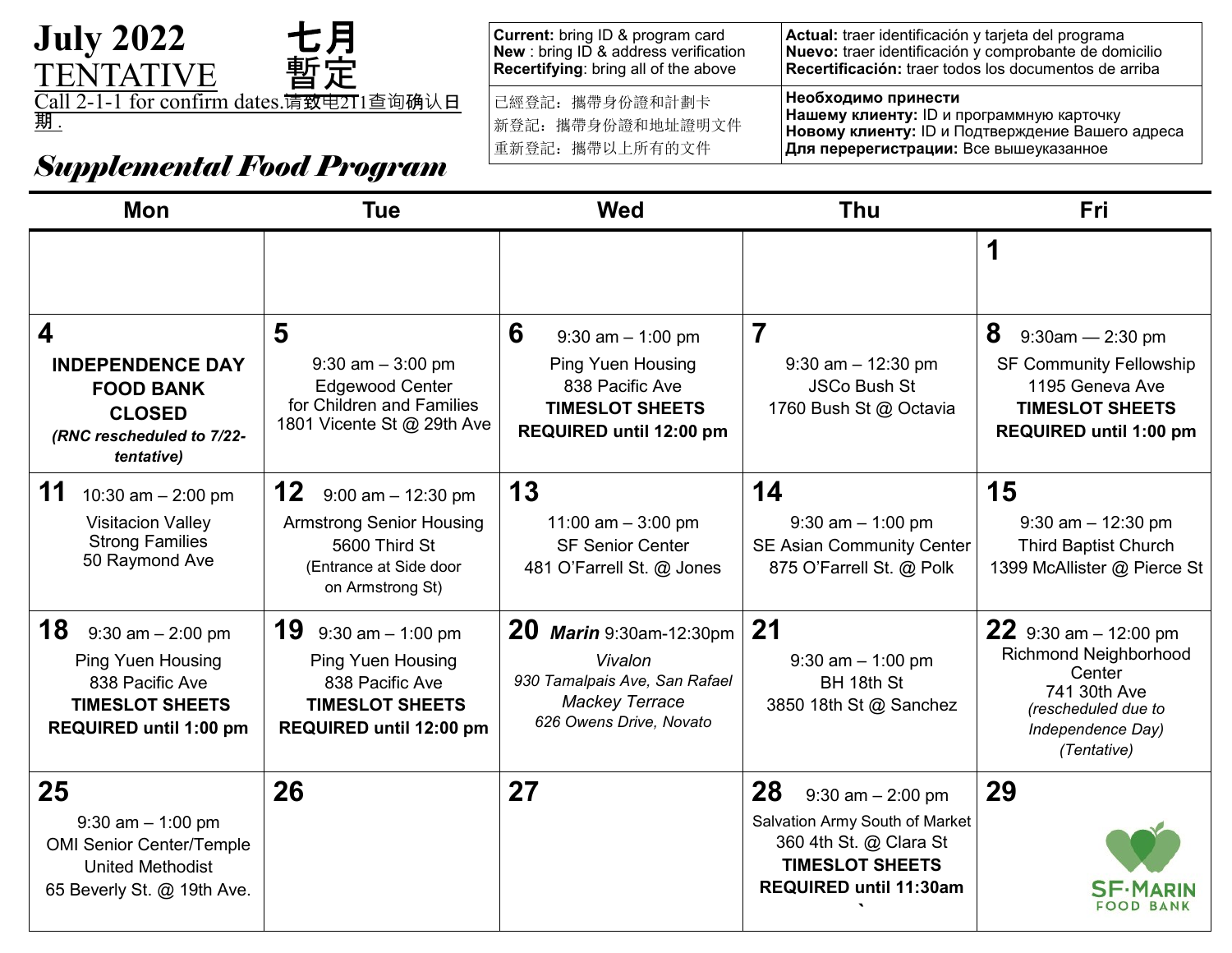*Supplemental Food Program* **Current:** bring ID & program card **New** : bring ID & address verification **Recertifying**: bring all of the above **Actual:** traer identificación y tarjeta del programa **Nuevo:** traer identificación y comprobante de domicilio **Recertificación:** traer todos los documentos de arriba 已經登記:攜帶身份證和計劃卡 新登記: 攜帶身份證和地址證明文件 重新登記:攜帶以上所有的文件 **Необходимо принести Нашему клиенту:** ID и программную карточку **Новому клиенту:** ID и Подтверждение Вашего адреса **Для перерегистрации:** Все вышеуказанное August 2022 八月<br>TENTATIVE 暫定 **TENTATIVE** 2-1-1 for confirm dates.请致电2T1查询确认日期

| <b>Mon</b>                                                                                                                            | <b>Tue</b>                                                                                                                     | <b>Wed</b>                                                                                                                               | <b>Thu</b>                                                                                                                                  | <b>Fri</b>                                                                                                                     |
|---------------------------------------------------------------------------------------------------------------------------------------|--------------------------------------------------------------------------------------------------------------------------------|------------------------------------------------------------------------------------------------------------------------------------------|---------------------------------------------------------------------------------------------------------------------------------------------|--------------------------------------------------------------------------------------------------------------------------------|
| $9:30$ am $-12:00$ pm<br><b>Richmond Neighborhood</b><br>Center<br>741 30th Ave<br>(Between Balboa<br>& Cabrillo)                     | $\overline{2}$<br>$9:30$ am $-3:00$ pm<br><b>Edgewood Center</b><br>for Children and Families<br>1801 Vicente St @ 29th Ave    | $\mathbf{3}$<br>$9:30$ am $-1:00$ pm<br><b>Ping Yuen Housing</b><br>838 Pacific Ave<br><b>TIMESLOT SHEETS</b><br>REQUIRED until 12:00 pm | $\overline{\mathbf{4}}$<br>$9:30$ am $-12:30$ pm<br><b>JSCo Bush St</b><br>1760 Bush St @ Octavia                                           | 5                                                                                                                              |
| 8<br>10:30 am $-$ 2:00 pm<br><b>Visitacion Valley</b><br><b>Strong Families</b><br>66 Raymond Ave                                     | 9<br>$9:00$ am $-12:30$ pm<br><b>Armstrong Senior Housing</b><br>5600 Third St<br>(Entrance at Side door<br>on Armstrong St)   | 10<br>11:00 am $-$ 3:00 pm<br><b>SF Senior Center</b><br>481 O'Farrell St. @ Jones                                                       | 11<br>$9:30$ am $-1:00$ pm<br><b>SE Asian Community Center</b><br>875 O'Farrell St. @ Polk                                                  | $12$ 9:30am - 2:30 pm<br><b>SF Community Fellowship</b><br>1195 Geneva Ave<br><b>TIMESLOT SHEETS</b><br>REQUIRED until 1:00 pm |
| 15<br>$9:30$ am $- 2:00$ pm<br><b>Ping Yuen Housing</b><br>838 Pacific Ave<br><b>TIMESLOT SHEETS</b><br><b>REQUIRED until 1:00 pm</b> | 16<br>$9:30$ am $-1:00$ pm<br><b>Ping Yuen Housing</b><br>838 Pacific Ave<br><b>TIMESLOT SHEETS</b><br>REQUIRED until 12:00 pm | <b>17 Marin</b> 9:30am-12:30pm<br>Vivalon<br>930 Tamalpais Ave, San Rafael<br><b>Mackey Terrace</b><br>626 Owens Drive, Novato           | 18<br>$9:30$ am $-1:00$ pm<br>BH 18th St<br>3850 18th St @ Sanchez                                                                          | 19<br>$9:30$ am $-12:30$ pm<br><b>Third Baptist Church</b><br>1399 McAllister @ Pierce St                                      |
| $22 \overline{)}$<br>$9:30$ am $-1:00$ pm<br><b>OMI Senior Center/Temple</b><br><b>United Methodist</b><br>65 Beverly St. @ 19th Ave  | 23                                                                                                                             | 24                                                                                                                                       | 25<br>$9:30$ am $- 2:00$ pm<br>Salvation Army South of Market<br>360 4th St. @ Clara St<br><b>TIMESLOT SHEETS</b><br>REQUIRED until 11:30am | 26                                                                                                                             |
| 29                                                                                                                                    | 30                                                                                                                             | 31                                                                                                                                       |                                                                                                                                             |                                                                                                                                |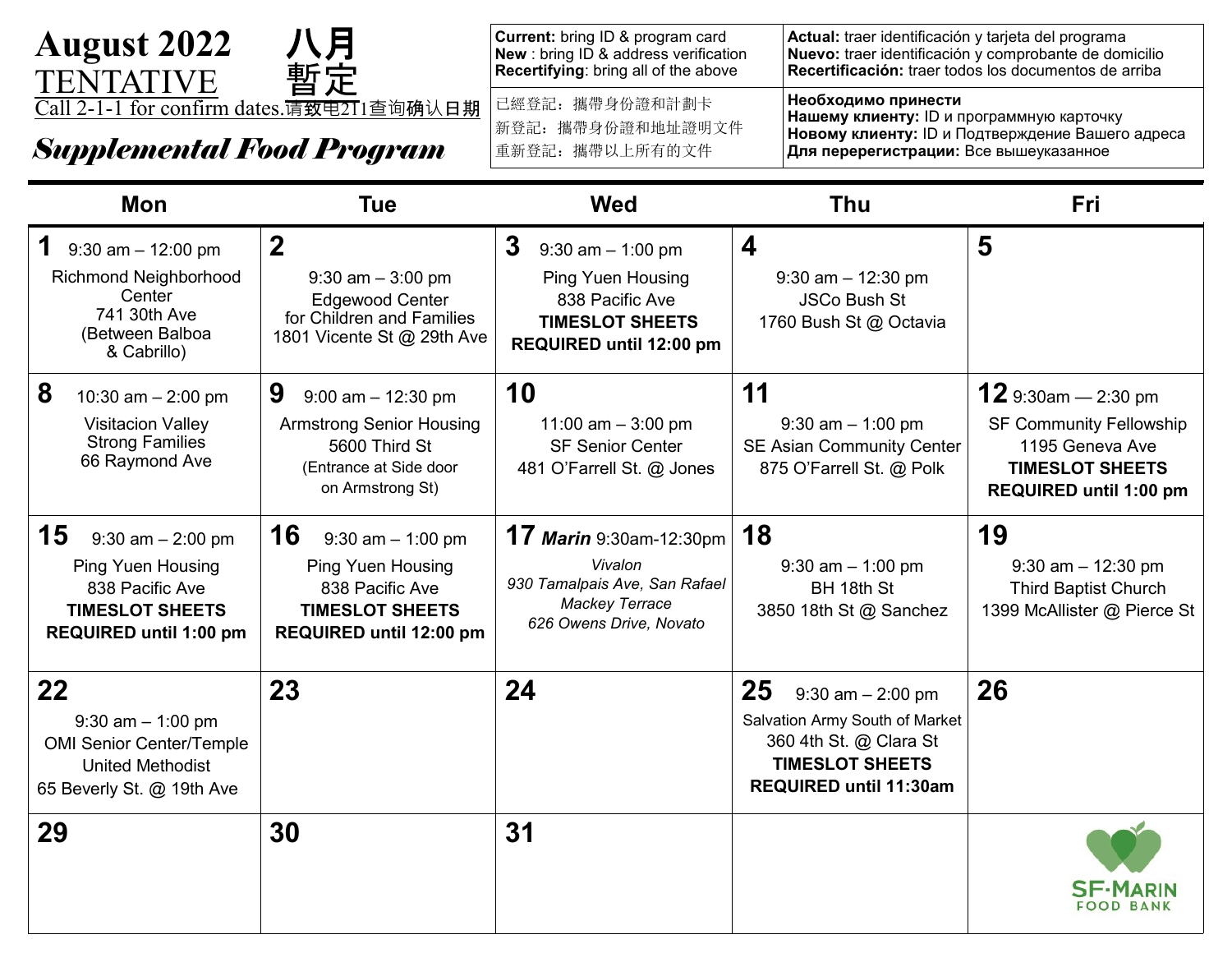

**Current:** bring ID & program card **New** : bring ID & address verification **Recertifying**: bring all of the above **Actual:** traer identificación y tarjeta del programa **Nuevo:** traer identificación y comprobante de domicilio **Recertificación:** traer todos los documentos de arriba 已經登記:攜帶身份證和計劃卡 新登記:攜帶身份證和地址證明文件 重新登記:攜帶以上所有的文件 **Необходимо принести Нашему клиенту:** ID и программную карточку **Новому клиенту:** ID и Подтверждение Вашего адреса

| <b>Mon</b>                                                                                                                       | <b>Tue</b>                                                                                                                                     | <b>Wed</b>                                                                                                                     | <b>Thu</b>                                                                                                                                         | <b>Fri</b>                                                                                                                               |
|----------------------------------------------------------------------------------------------------------------------------------|------------------------------------------------------------------------------------------------------------------------------------------------|--------------------------------------------------------------------------------------------------------------------------------|----------------------------------------------------------------------------------------------------------------------------------------------------|------------------------------------------------------------------------------------------------------------------------------------------|
|                                                                                                                                  |                                                                                                                                                |                                                                                                                                | 1<br>$9:30$ am $-12:30$ pm<br><b>JSCo Bush St</b><br>1760 Bush St @ Octavia                                                                        | $\overline{2}$                                                                                                                           |
| 5<br><b>LABOR DAY</b><br><b>FOOD BANK CLOSED</b><br>(RNC rescheduled to 9/27)                                                    | 6<br>$9:30$ am $-3:00$ pm<br><b>Edgewood Center</b><br>for Children and Families<br>1801 Vicente St @ 29th Ave                                 | 7<br>$9:30$ am $-1:00$ pm<br><b>Ping Yuen Housing</b><br>838 Pacific Ave<br><b>TIMESLOT SHEETS</b><br>REQUIRED until 12:00 pm  | 8<br>$9:30$ am $-1:00$ pm<br><b>SE Asian Community Center</b><br>875 O'Farrell St. @ Polk                                                          | 9<br>$9:30$ am - 2:30 pm<br><b>SF Community Fellowship</b><br>1195 Geneva Ave<br><b>TIMESLOT SHEETS</b><br><b>REQUIRED until 1:00 pm</b> |
| 12<br>10:30 $am - 2:00$ pm<br><b>Visitacion Valley</b><br><b>Strong Families</b><br>50 Raymond Ave                               | <b>13</b> 9:00 am $-$ 12:30 pm<br><b>Armstrong Senior Housing</b><br>5600 Third St<br>(Entrance at Side door<br>on Armstrong St)               | 14<br>11:00 am $-$ 3:00 pm<br><b>SF Senior Center</b><br>481 O'Farrell St. @ Jones                                             | 15<br>$9:30$ am $-1:00$ pm<br>BH 18th St<br>3850 18th St @ Sanchez                                                                                 | 16<br>$9:30$ am $-12:30$ pm<br><b>Third Baptist Church</b><br>1399 McAllister @ Pierce St                                                |
| <b>19</b> 9:30 am $-$ 2:00 pm<br><b>Ping Yuen Housing</b><br>838 Pacific Ave<br><b>TIMESLOT SHEETS</b><br>REQUIRED until 1:00 pm | <b>20</b> 9:30 am $-$ 1:00 pm<br><b>Ping Yuen Housing</b><br>838 Pacific Ave<br><b>TIMESLOT SHEETS</b><br>REQUIRED until 12:00 pm              | <b>21 Marin</b> 9:30am-12:30pm<br>Vivalon<br>930 Tamalpais Ave, San Rafael<br><b>Mackey Terrace</b><br>626 Owens Drive, Novato | 22<br>$9:30$ am $- 2:00$ pm<br>Salvation Army South of Market<br>360 4th St. @ Clara St<br><b>TIMESLOT SHEETS</b><br><b>REQUIRED until 11:30am</b> | 23                                                                                                                                       |
| 26<br>$9:30$ am $-1:00$ pm<br><b>OMI Senior Center/Temple</b><br><b>United Methodist</b><br>65 Beverly St. @ 19th Ave            | $27$ 9:30 am - 12:00 pm<br>Richmond Neighborhood<br>Center<br>741 30th Ave<br>(Between Balboa & Cabrillo)<br>(Rescheduled due to Labor<br>Day) | 28                                                                                                                             | 29                                                                                                                                                 | 30                                                                                                                                       |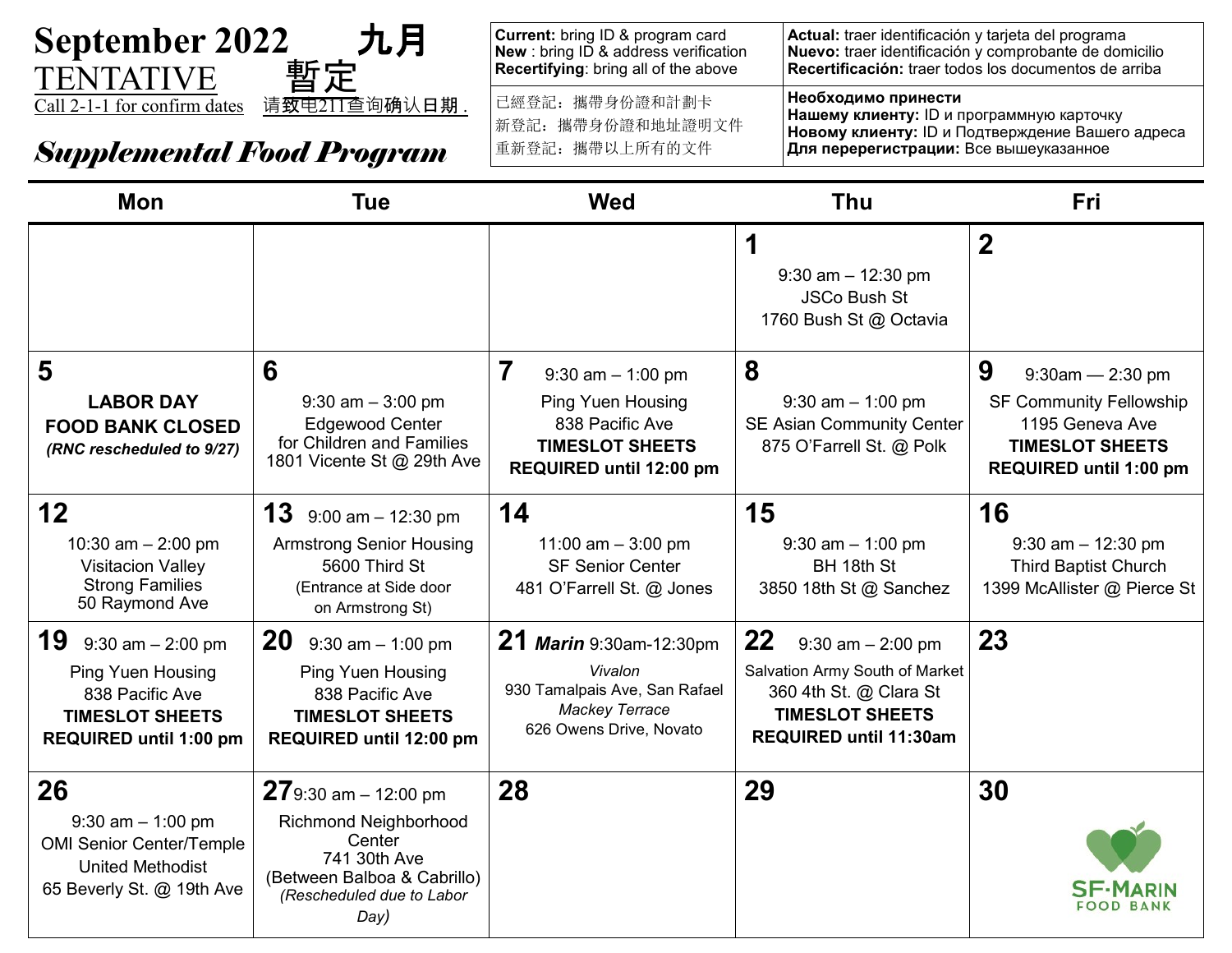| October 2022<br>TENTATIVE<br>Call 2-1-1 for confirm dates.                                                                     | 月<br>暫定<br>请致电211查询确认                                                                                                          | Current: bring ID & program card<br><b>New</b> : bring ID & address verification<br>Recertifying: bring all of the above<br>已經登記: 攜帶身份證和計劃卡                    | Actual: traer identificación y tarjeta del programa<br>Nuevo: traer identificación y comprobante de domicilio<br>Recertificación: traer todos los documentos de arriba<br>Необходимо принести |                                                                                                                                 |
|--------------------------------------------------------------------------------------------------------------------------------|--------------------------------------------------------------------------------------------------------------------------------|----------------------------------------------------------------------------------------------------------------------------------------------------------------|-----------------------------------------------------------------------------------------------------------------------------------------------------------------------------------------------|---------------------------------------------------------------------------------------------------------------------------------|
| 日期 .<br><b>Supplemental Food Program</b>                                                                                       |                                                                                                                                | 新登記: 攜帶身份證和地址證明文件<br>重新登記: 攜帶以上所有的文件                                                                                                                           | Нашему клиенту: ID и программную карточку<br>Новому клиенту: ID и Подтверждение Вашего адреса<br>Для перерегистрации: Все вышеуказанное                                                       |                                                                                                                                 |
| Mon                                                                                                                            | <b>Tue</b>                                                                                                                     | <b>Wed</b>                                                                                                                                                     | <b>Thu</b>                                                                                                                                                                                    | Fri                                                                                                                             |
| 3<br>$9:30$ am $-12:00$ pm<br><b>Richmond Neighborhood</b><br>Center<br>741 30th Ave<br>(Between Balboa<br>& Cabrillo)         | 4<br>$9:30$ am $-3:00$ pm<br><b>Edgewood Center</b><br>for Children and Families<br>1801 Vicente St @ 29th Ave                 | 5<br>$9:30$ am $-1:00$ pm<br><b>Ping Yuen Housing</b><br>838 Pacific Ave<br><b>TIMESLOT SHEETS</b><br>REQUIRED until 12:00 pm                                  | 6<br>$9:30$ am $-12:30$ pm<br><b>JSCo Bush St</b><br>1760 Bush St @ Octavia                                                                                                                   | 7                                                                                                                               |
| 10<br><b>VVSF CLOSED due to</b><br><b>Columbus Day</b><br>(VVSF rescheduled to 10/6)                                           | 11<br>$9:00$ am $-12:30$ pm<br><b>Armstrong Senior Housing</b><br>5600 Third St<br>(Entrance at Side door<br>on Armstrong St)  | 12<br>11:00 am $-$ 3:00 pm<br><b>SF Senior Center</b><br>481 O'Farrell St. @ Jones                                                                             | 13<br>$9:30$ am $-1:00$ pm<br><b>SE Asian Community Center</b><br>875 O'Farrell St. @ Polk                                                                                                    | 14<br>9:30am - 2:30 pm<br><b>SF Community Fellowship</b><br>1195 Geneva Ave<br><b>TIMESLOT SHEETS</b><br>REQUIRED until 1:00 pm |
| 17<br>$9:30$ am $- 2:00$ pm<br><b>Ping Yuen Housing</b><br>838 Pacific Ave<br><b>TIMESLOT SHEETS</b><br>REQUIRED until 1:00 pm | 18<br>$9:30$ am $-1:00$ pm<br><b>Ping Yuen Housing</b><br>838 Pacific Ave<br><b>TIMESLOT SHEETS</b><br>REQUIRED until 12:00 pm | <b>19 Marin</b> 9:30am-12:30pm<br>Vivalon<br>930 Tamalpais Ave, San Rafael<br><b>Mackey Terrace</b><br>626 Owens Drive, Novato                                 | 20<br>$9:30$ am $-1:00$ pm<br>BH 18th St<br>3850 18th St @ Sanchez                                                                                                                            | 21<br>$9:30$ am $-12:30$ pm<br><b>Third Baptist Church</b><br>1399 McAllister @ Pierce St                                       |
| 24<br>$9:30$ am $-1:00$ pm<br><b>OMI Senior Center/Temple</b><br><b>United Methodist</b><br>65 Beverly St. @ 19th Ave.         | 25                                                                                                                             | 26<br>10:30 am $-$ 2:00 pm<br><b>Visitacion Valley</b><br><b>Strong Families</b><br>50 Raymond Ave<br>(Rescheduled due to<br>Columbus day)<br><b>Tentative</b> | 27<br>$9:30$ am $- 2:00$ pm<br>Salvation Army South of Market<br>360 4th St. @ Clara St<br><b>TIMESLOT SHEETS</b><br><b>REQUIRED until 11:30am</b>                                            | 28                                                                                                                              |
| 31                                                                                                                             |                                                                                                                                |                                                                                                                                                                |                                                                                                                                                                                               | <b>SF-MARIN</b><br>FOOD BANK                                                                                                    |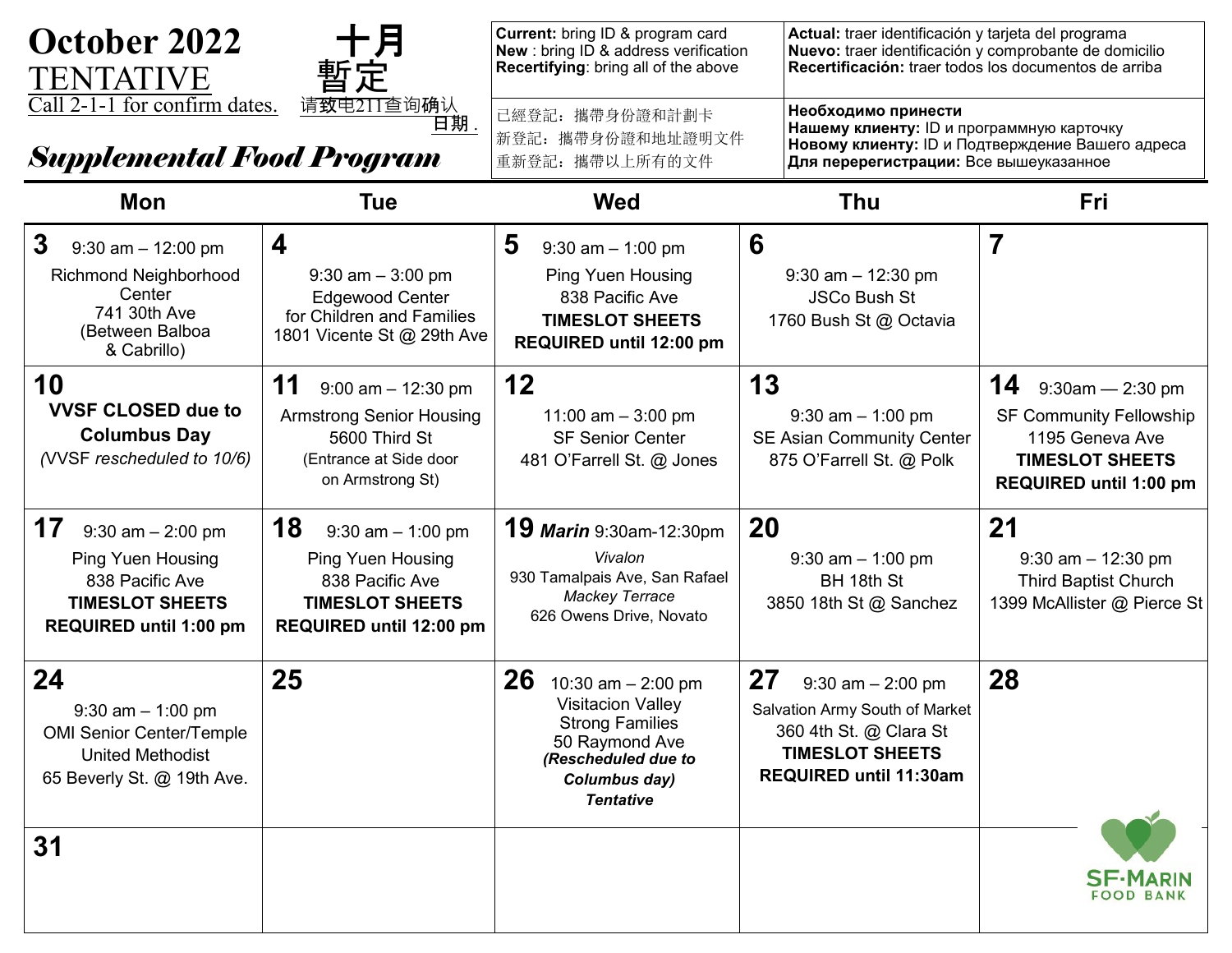

# **Supplemental Food Program**  $\frac{\text{\#}\text{\#}\text{\#}\text{\#}\text{\#}}{\text{\#}\text{\#}\text{\#}\text{\#}\text{\#}\text{\#}}$  **Aля перерегистрации: Все вышеуказанное**

**Current:** bring ID & program card **New** : bring ID & address verification **Recertifying**: bring all of the above **Actual:** traer identificación y tarjeta del programa **Nuevo:** traer identificación y comprobante de domicilio **Recertificación:** traer todos los documentos de arriba 已經登記:攜帶身份證和計劃卡 新登記:攜帶身份證和地址證明文件 重新登記:攜帶以上所有的文件 **Необходимо принести Нашему клиенту:** ID и программную карточку **Новому клиенту:** ID и Подтверждение Вашего адреса

| <b>Mon</b>                                                                                                                        | <b>Tue</b>                                                                                                                     | <b>Wed</b>                                                                                                                                                                        | Thu                                                                                                             | <b>Fri</b>                                                                                                                         |
|-----------------------------------------------------------------------------------------------------------------------------------|--------------------------------------------------------------------------------------------------------------------------------|-----------------------------------------------------------------------------------------------------------------------------------------------------------------------------------|-----------------------------------------------------------------------------------------------------------------|------------------------------------------------------------------------------------------------------------------------------------|
|                                                                                                                                   | 1<br>$9:30$ am $-3:00$ pm<br><b>Edgewood Center</b><br>for Children and Families<br>1801 Vicente St @ 29th Ave                 | $\mathbf{2}$<br>$9:30$ am $-1:00$ pm<br><b>Ping Yuen Housing</b><br>838 Pacific Ave<br><b>TIMESLOT SHEETS</b><br>REQUIRED until 12:00 pm                                          | $\mathbf{3}$<br>$9:30$ am $-12:30$ pm<br><b>JSCo Bush St</b><br>1760 Bush St @ Octavia                          | 4                                                                                                                                  |
| 7<br>$9:30$ am $-12:00$ pm<br><b>Richmond Neighborhood</b><br>Center<br>741 30th Ave<br>(Between Balboa<br>& Cabrillo)            | 8<br>$9:00$ am $-12:30$ pm<br><b>Armstrong Senior Housing</b><br>5600 Third St<br>(Entrance at Side door<br>on Armstrong St)   | 9<br>11:00 am $-$ 3:00 pm<br><b>SF Senior Center</b><br>481 O'Farrell St. @ Jones                                                                                                 | 10<br>$9:30$ am $-1:00$ pm<br><b>SE Asian Community Center</b><br>875 O'Farrell St. @ Polk                      | 11<br>$9:30$ am - 2:30 pm<br><b>SF Community Fellowship</b><br>1195 Geneva Ave<br><b>TIMESLOT SHEETS</b><br>REQUIRED until 1:00 pm |
| 14<br>10:30 am $- 2:00$ pm<br><b>Visitacion Valley</b><br><b>Strong Families</b><br>50 Raymond Ave                                | 15<br>$9:30$ am $-1:00$ pm<br><b>Ping Yuen Housing</b><br>838 Pacific Ave<br><b>TIMESLOT SHEETS</b><br>REQUIRED until 12:00 pm | <b>16 Marin</b> 9:30am-12:30pm<br>Vivalon<br>930 Tamalpais Ave, San Rafael<br><b>Mackey Terrace</b><br>626 Owens Drive, Novato                                                    | 17<br>$9:30$ am $-1:00$ pm<br>BH 18th St<br>3850 18th St @ Sanchez                                              | 18<br>$9:30$ am $-12:30$ pm<br><b>Third Baptist Church</b><br>1399 McAllister @ Pierce                                             |
| 21 $9:30$ am $-2:00$ pm<br><b>Ping Yuen Housing</b><br>838 Pacific Ave<br><b>TIMESLOT SHEETS</b><br><b>REQUIRED until 1:00 pm</b> | 22                                                                                                                             | 23<br>9:30 am-2:00pm<br>Salvation Army South of Market<br>360 4th St. @ Clara St<br><b>TIMESLOT SHEETS</b><br>REQUIRED until 11:30 am<br>(Rescheduled due to<br>Thanksgiving Day) | 24<br><b>THANKSGIVING</b><br><b>DAY FOOD BANK-</b><br><b>CLOSED</b><br>(Salvation Army<br>rescheduled to 11/23) | 25<br><b>FOOD BANK</b><br><b>CLOSED</b>                                                                                            |
| 28<br>$9:30$ am $-1:00$ pm<br><b>OMI Senior Center/Temple</b><br><b>United Methodist</b><br>65 Beverly St. @ 19th Ave             | 29                                                                                                                             | 30                                                                                                                                                                                |                                                                                                                 | FOOD BANK                                                                                                                          |